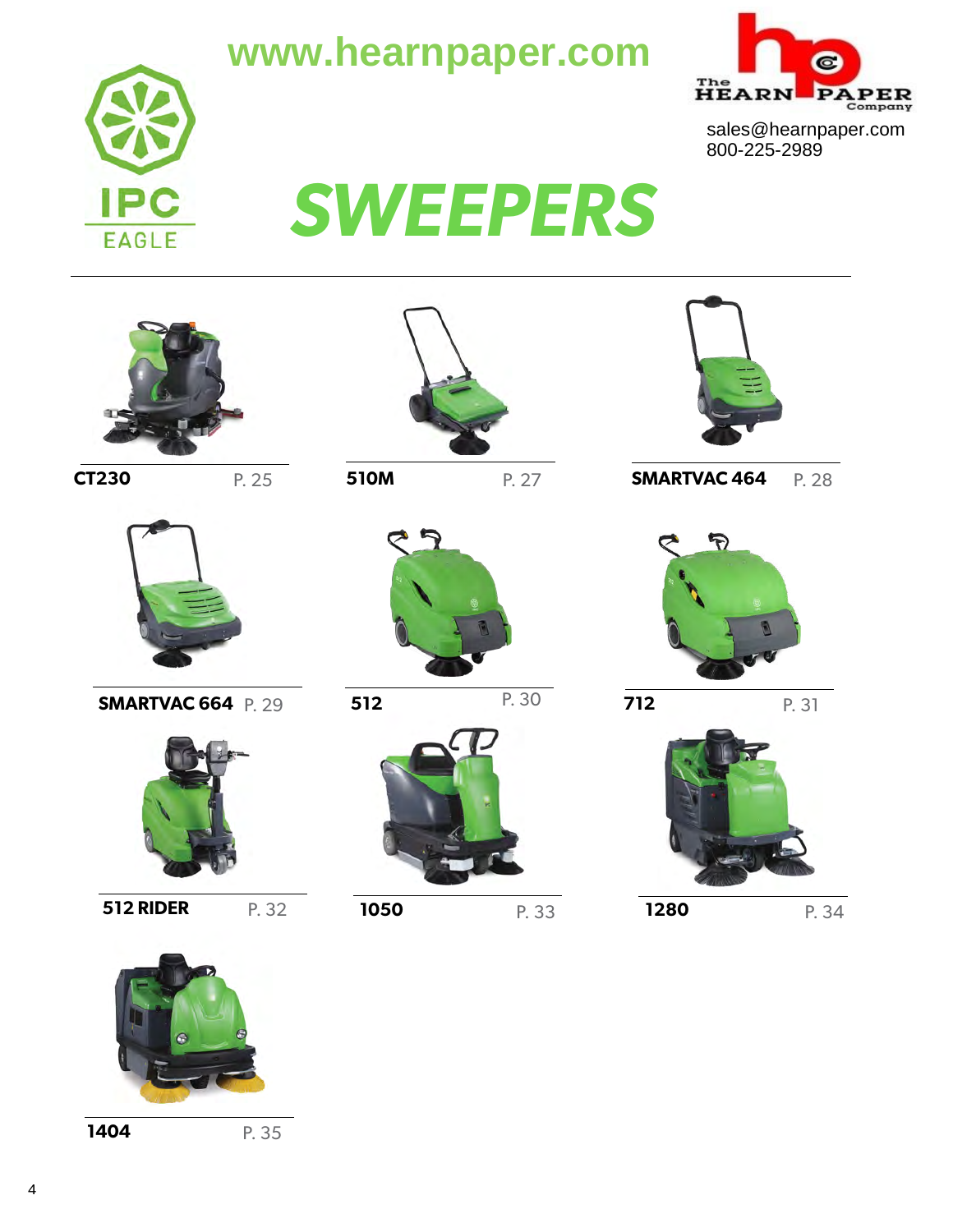#### **IPC EAGLE**

IPC is a leading manufacturer of cleaning equipment and tools throughout the world. As a whole, IPC includes 15 specialized companies focused on providing superior cleaning products. Each IPC division is relatively small in scale, allowing faster, more innovative development of products, but with the resources of a larger company to achieve fast turnaround times and serve a global audience.



#### **HIGH QUALITY MAINTENANCE**

EFFICIENT COMPONENTS CONTROL - HIGH QUALITY ASSEMBLY AND PRODUCTION STANDARDS

#### **EFFICIENT SERVICE**

SHARED MACHINE PLATFORMS - EFFECTIVE AND USER FRIENDLY SERVICE MANUALS - TECHNICAL INFORMATION AVAILABLE ONLINE

#### **EFFICIENT AND FAST SPARE PARTS DISPATCH SERVICE**

COMPONENTS OPTIMIZATION - FAST SPARE PARTS DELIVERY - HIGHER EFFICIENCY IN WAREHOUSE MANAGEMENT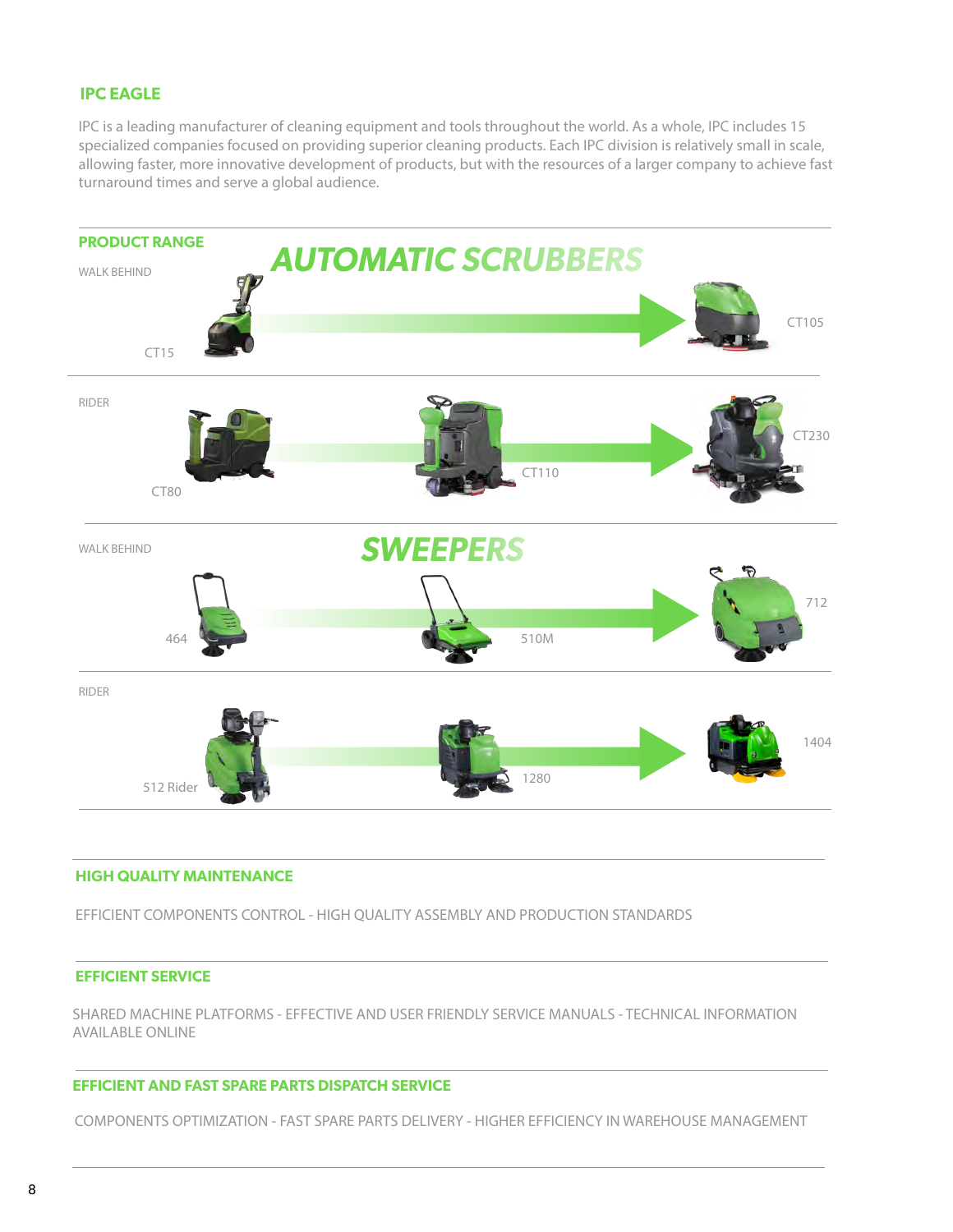





SLS ™ System can be electric or mechanical and allows great cleaning performances thanks to a constant pressure on the floor.

Electronic or mechanical system that allows great cleaning performances with its constant pressure on the floor.

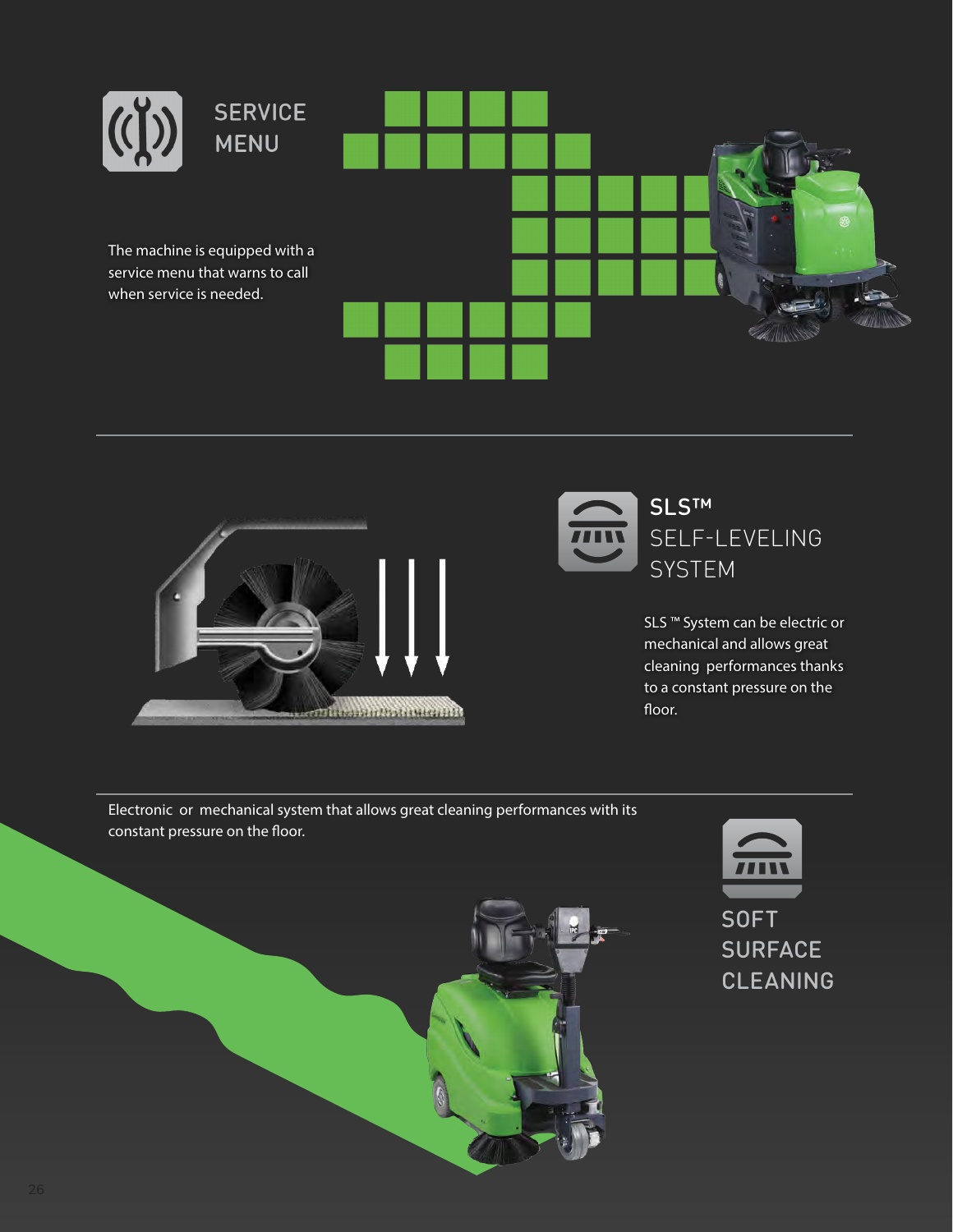

| <b>RETAIL</b>               |
|-----------------------------|
|                             |
| <b>HOSPITALITY</b>          |
|                             |
| <b>CLEANING CONTRACTORS</b> |
|                             |
| <b>EDUCATION</b>            |



STEEL FRAME STRUCTURE



EASY ACCESS TO ALL COMPONENTS



ADJUSTABLE HANDLE

#### **SWEEPERS - WALK-BEHIND**

### **510M**

The 510M manual sweeper is designed to be the easiest to use manual sweeper on the market. With a 2-stage hopper system, it provides a unique level of dust control for a manual sweeper and can sweep both forwards and backwards. The steel frame provides long term durability to withstand the harsh use in demanding

#### **MAX PRODUCTIVITY**

**CLEANING PATH VOLTAGE SYSTEM**

18,840 ft<sup>2/h</sup> 27<sub>in</sub> Manual

 $27<sub>in</sub>$ 





|                             |                  | 510 M                                         |
|-----------------------------|------------------|-----------------------------------------------|
| Max working width           | in/mm            | 27"/ 670 mm                                   |
| Main brush width            | in/mm            | 20"/490 mm                                    |
| <b>Highest productivity</b> | $ft^2/h - m^2/h$ | 18,840 ft <sup>2</sup> / 1,750 m <sup>2</sup> |
| Dirt container volume       | gal/l            | 6 gal/ 24 l                                   |
| Weight                      | lbs/kg           | 53 lbs/ 24 kg                                 |
| <b>Dimensions</b>           | inches           | 52 x 37 x 37                                  |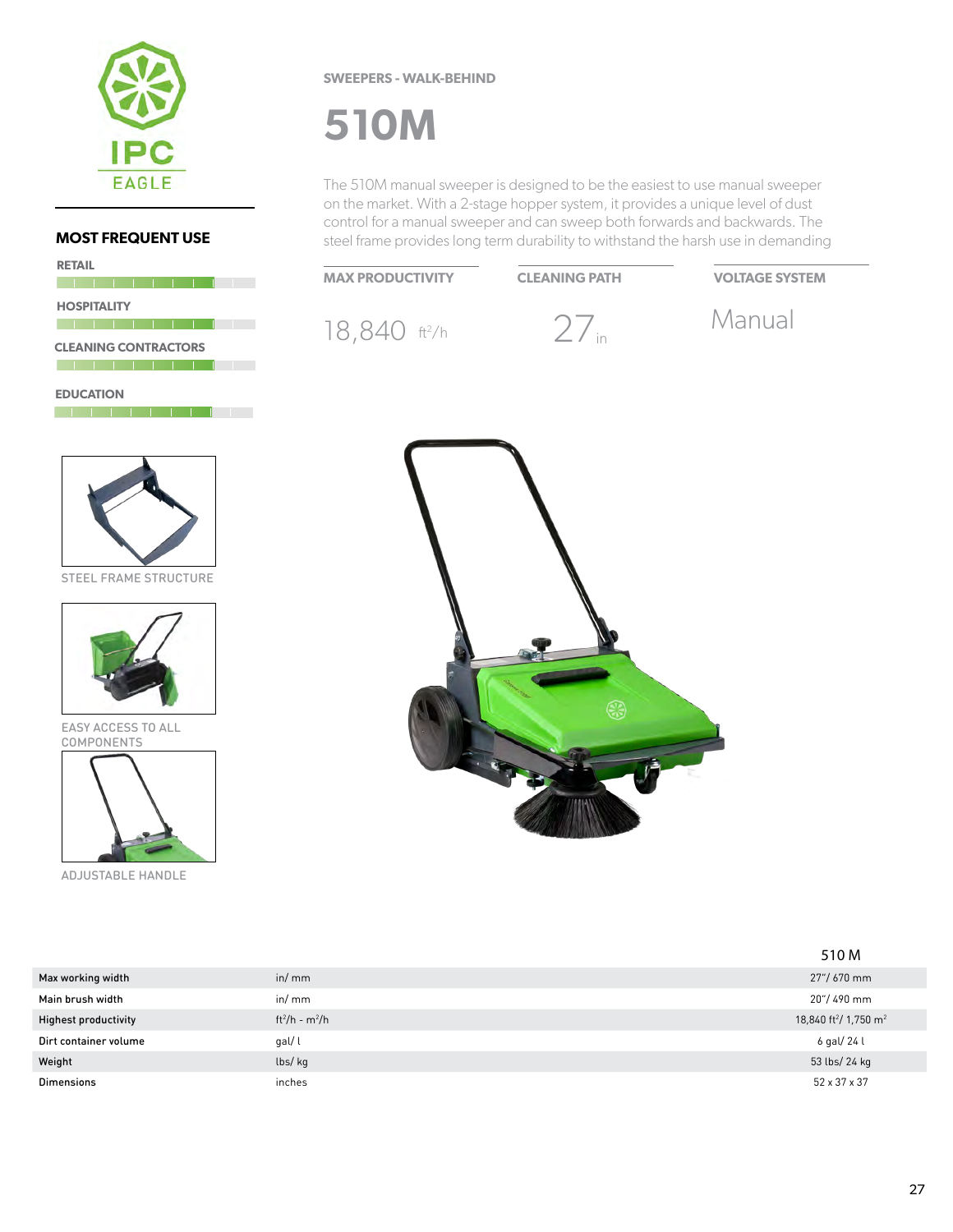

**The Committee of the United States** 

<u> 1999 - Johann Barnett, mart</u>

#### **SWEEPERS - WALK-BEHIND**

## **SMARTVACTM 464**

The SmartVac vacuum sweeper is in a category of its own. The battery-operated unit will vacuum carpets and sweep floors at high productivity levels, adjust to any surface and even clean its own filter. With this machine, one can see a return on investment in as little as a few months.





|                              |                        | SMARTVAC 464                                  |
|------------------------------|------------------------|-----------------------------------------------|
| Max working width            | in/mm                  | 24"/625 mm                                    |
| Main brush width             | in/mm                  | 18"/460 mm                                    |
| <b>Highest productivity</b>  | $ft^2/h - m^2/h$       | 38,000 ft <sup>2</sup> / 3,530 m <sup>2</sup> |
| Dirt container volume        | gal                    | 9 gal/ 35 l                                   |
| Weight                       | lbs/kg                 | 91 lbs/ 51 kg                                 |
| Run time                     | Min                    | 150                                           |
| Noise level                  | dB                     | 55 dB                                         |
| Filter surface               | ft <sup>2</sup> / $m2$ | 10 ft <sup>2</sup> / $1m2$                    |
| <b>Electric filter shake</b> |                        | Automatic                                     |

#### **PERSONAL PROPERTY AND PROPERTY AND I CLEANING CONTRACTORS The second contract of the second contract of the second contract of the second contract of the second contract**

**HOSPITALITY**

**RETAIL**

**EDUCATION**



LARGE WASTE TRAY



INTUITIVE CONTROL PANEL



ADJUSTABLE HANDLE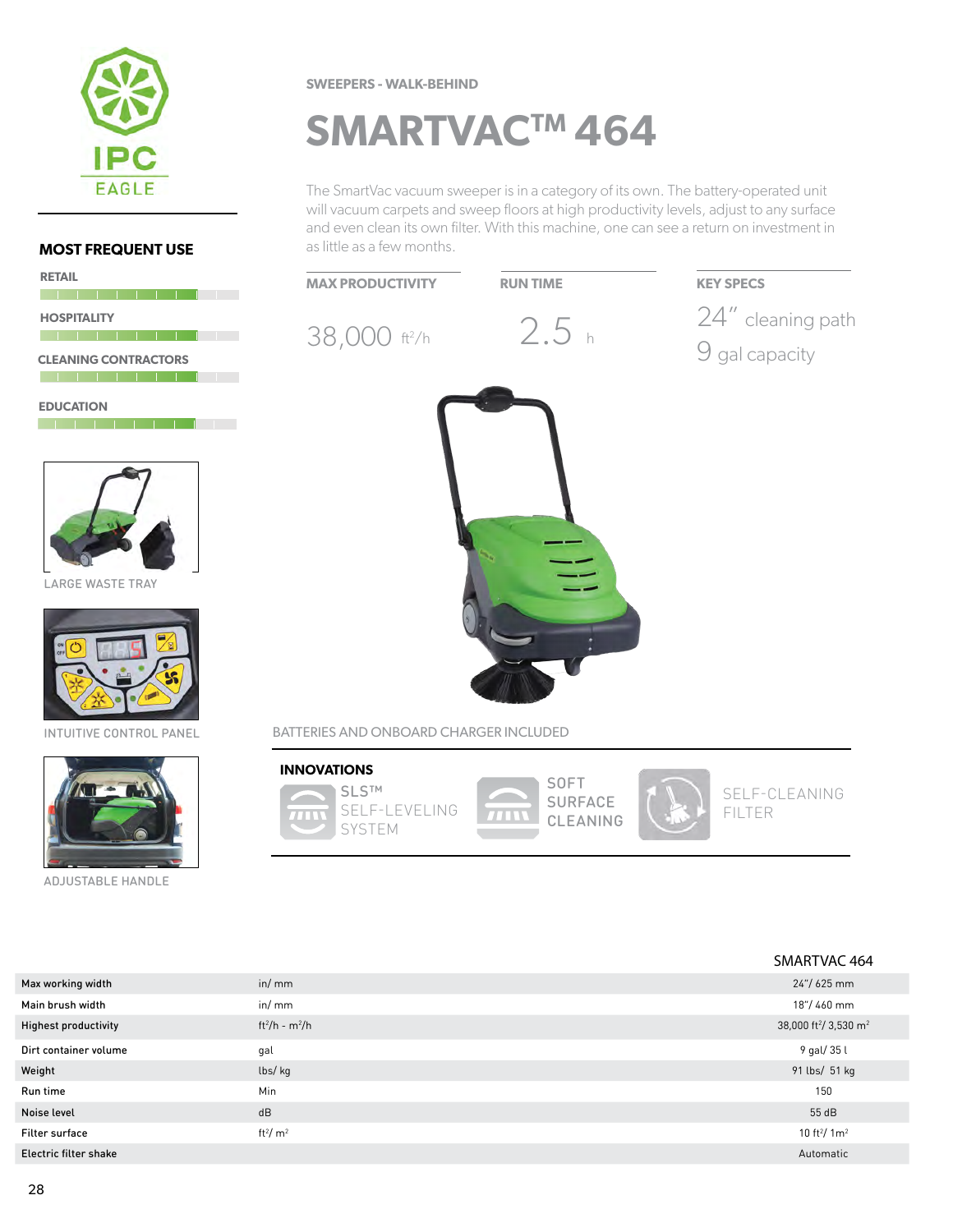

| <b>RETAIL</b>               |  |
|-----------------------------|--|
|                             |  |
| <b>HOSPITALITY</b>          |  |
|                             |  |
| <b>CLEANING CONTRACTORS</b> |  |
|                             |  |
| <b>EDUCATION</b>            |  |
|                             |  |



LARGE WASTE TRAY



INTUITIVE CONTROL PANEL



ADJUSTABLE HANDLE

#### **SWEEPERS - WALK-BEHIND**

### **SMARTVACTM 664**

The SmartVac vacuum sweeper is in a category of its own. The battery-operated unit will vacuum carpets and sweep floors at high productivity levels, adjust to any surface and even clean its own filter. With this machine, one can see a return on investment in as little as a few months.



BATTERIES AND ONBOARD CHARGER INCLUDED



|                             |                        | SMARTVAC 664                                  |
|-----------------------------|------------------------|-----------------------------------------------|
| Max working width           | in/mm                  | 32"/825 mm                                    |
| Main brush width            | in/mm                  | 24"/600 mm                                    |
| <b>Highest productivity</b> | $ft^{2}/h - m^{2}/h$   | 51,000 ft <sup>2</sup> / 4,738 m <sup>2</sup> |
| Dirt container volume       | gal                    | 13 gal/ 51 l                                  |
| Weight                      | lbs/kg                 | 124 lbs/ 56 kg                                |
| Run time                    | <b>Min</b>             | 150                                           |
| Noise level                 | dB                     | 55 dB                                         |
| <b>Filter surface</b>       | ft <sup>2</sup> / $m2$ | 10 ft <sup>2</sup> / 1 m <sup>2</sup>         |
| Electric filter shaker      |                        | Automatic                                     |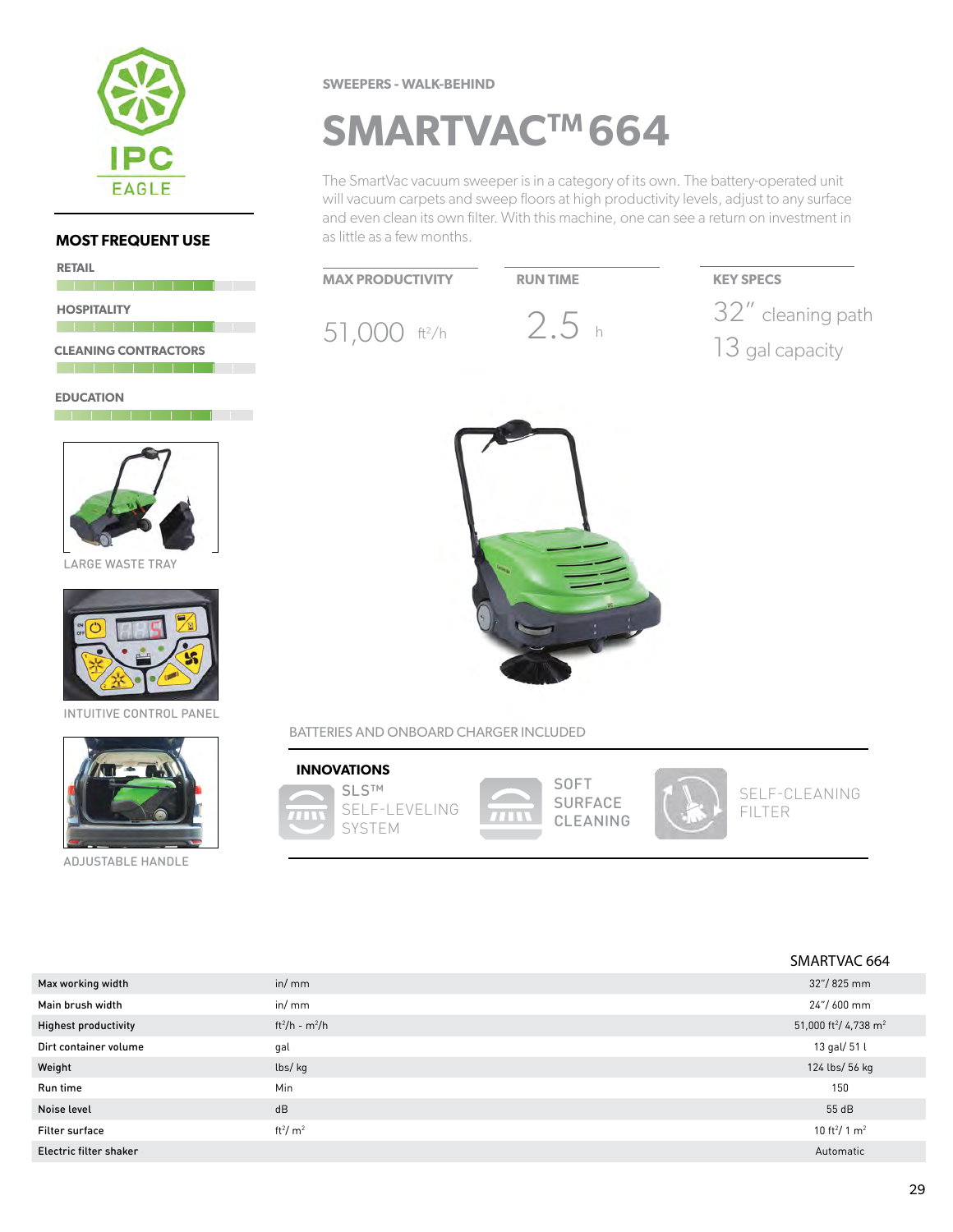

#### **SWEEPERS - WALK-BEHIND**

# **512**

The 512 vacuum sweeper represents a revolution in the vacuum sweeping of carpets and hard surface floors. With built-in battery chargers, large debris litter gates and battery run times of up to 4.5 hours, it brings a new level of productivity to floor maintenance.



BATTERIES AND ONBOARD CHARGER INCLUDED

 $7711$ 

#### **INNOVATIONS**



**SOFT SURFACE** CLEANING

|                             |                        | 512                                           |
|-----------------------------|------------------------|-----------------------------------------------|
| Max working width           | in/mm                  | 28"/700 mm                                    |
| Main brush width            | in/mm                  | 20"/500 mm                                    |
| <b>Highest productivity</b> | $ft^2/h - m^2/h$       | 27,117 ft <sup>2</sup> / 2,519 m <sup>2</sup> |
| Dirt container volume       | gal                    | 13 gal/ 50 l                                  |
| Weight                      | lbs/kg                 | 172 lbs/ 78 kg                                |
| <b>Dimensions</b>           | inches                 | 48 x 30 x 36                                  |
| Power supply                | Voltage                | 12V                                           |
| Max Seed                    | mph/kph                | 2.2 mph/3.5 kph                               |
| <b>Filter surface</b>       | ft <sup>2</sup> / $m2$ | 22 ft <sup>2</sup> / 2 m <sup>2</sup>         |
| <b>Filter shaker</b>        |                        | standard                                      |
| Noise level                 | dB                     | 65 dB                                         |
|                             |                        |                                               |

#### **MOST FREQUENT USE**

| <b>RETAIL</b> |                             |  |  |  |  |
|---------------|-----------------------------|--|--|--|--|
|               |                             |  |  |  |  |
|               | <b>HOSPITALITY</b>          |  |  |  |  |
|               |                             |  |  |  |  |
|               | <b>CLEANING CONTRACTORS</b> |  |  |  |  |
|               |                             |  |  |  |  |

**EDUCATION The Local Contract Contract Contract** 



ELECTRIC FILTER SHAKER



LARGE FRONTAL WASTE TRAY



EASY MAINTENANCE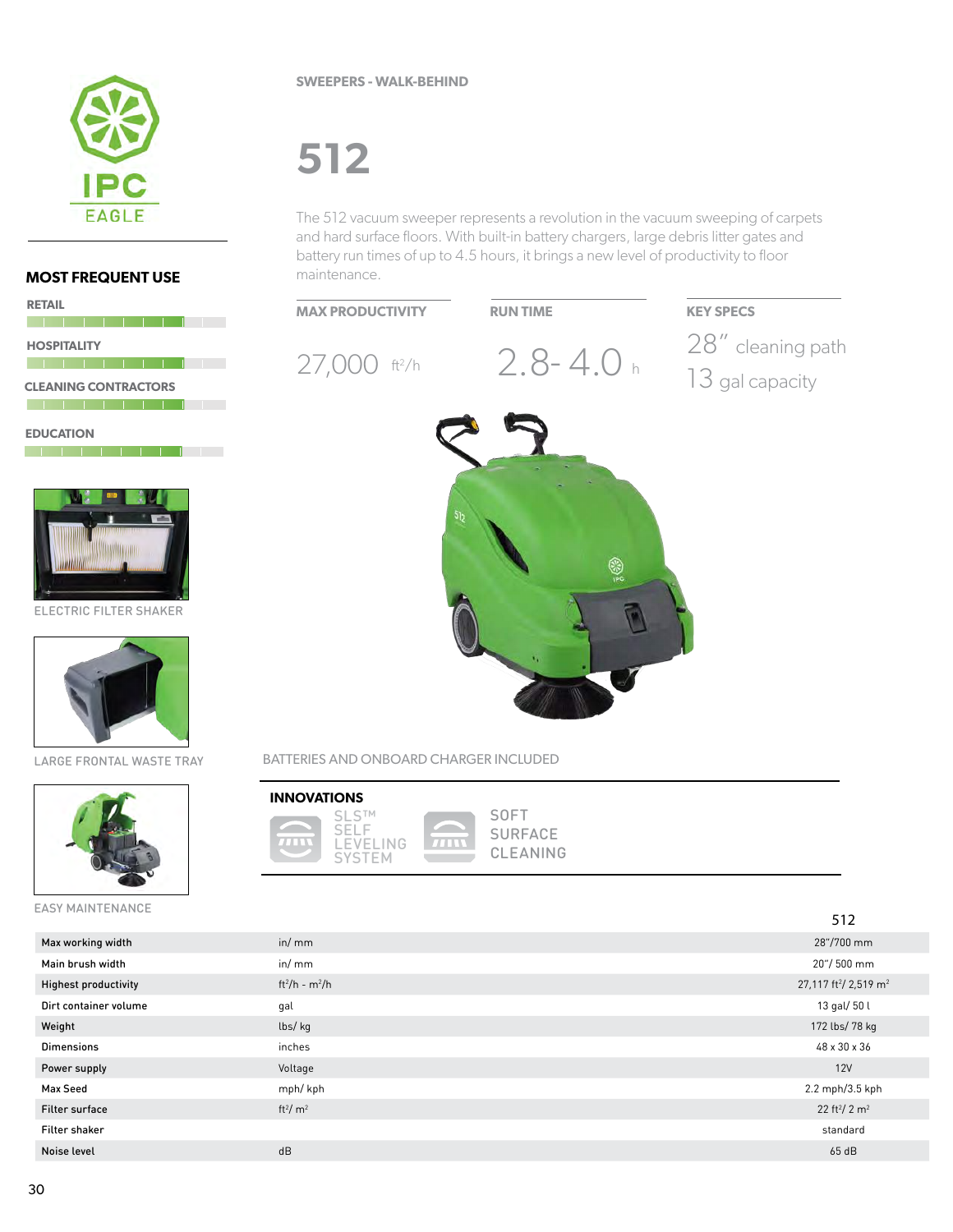

<u> 1964 - Johann Barn, fransk politik (</u>

<u> 1951 - John Harley, frantziar frantziar</u>

<u>a da basa da basa</u> da basa

**AUTO** 

**CLEANING CONTRACTORS**

**RETAIL**

**HOSPITALITY**

**EDUCATION**

#### **SWEEPERS - WALK-BEHIND**

# **712**

The 712 vacuum sweeper is a very productive machine that is designed for mediumsized spaces. It can clean up to 35,000 square feet an hour, automatically adjust to any surface being cleaned and collect large amounts of debris with its large dirt container capacity.



#### BATTERIES AND ONBOARD CHARGER INCLUDED



LARGE FRONTAL WASTE TRAY

ELECTRIC FILTER SHAKER

EASY MAINTENANCE

| INNOVATIONS |                                            |
|-------------|--------------------------------------------|
|             | $S1$ $S1$<br>SEL E<br>I FVFI ING<br>SYSTEM |

**SOFT SURFACE** CLEANING

|                             |                        | 712                                           |
|-----------------------------|------------------------|-----------------------------------------------|
| Max working width           | in/mm                  | 36"/900mm                                     |
| Main brush width            | in/mm                  | 28"/700 mm                                    |
| <b>Highest productivity</b> | $ft^2/h - m^2/h$       | 34,865 ft <sup>2</sup> / 3,239 m <sup>2</sup> |
| Dirt container volume       | gal                    | 17 gal/ 65 l                                  |
| Weight                      | lbs/kg                 | 205 lbs/93 kg                                 |
| <b>Dimensions</b>           | inches                 | 48 x 37 x 36                                  |
| <b>Power Supply</b>         | $\vee$                 | $24(2 \times 12)$                             |
| <b>Max Speed</b>            | mph/kph                | 2.2 mph/ 3.5 kph                              |
| <b>Filter surface</b>       | ft <sup>2</sup> / $m2$ | 32 ft <sup>2</sup> / 3 m <sup>2</sup>         |
| Filter shaker               |                        | standard                                      |
| Noise level                 | dB                     | 67 dB                                         |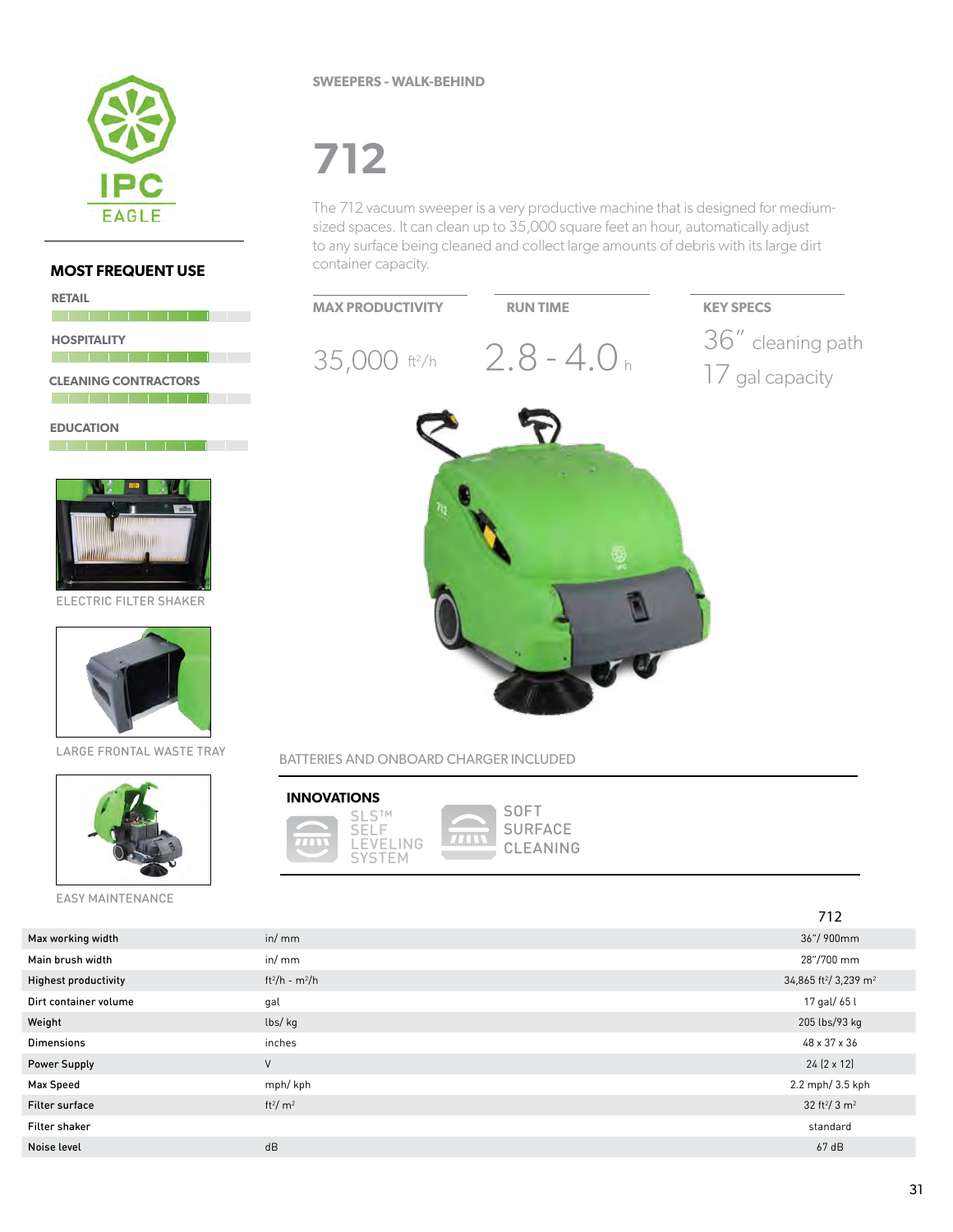

**RETAIL**

# **512 RIDER**

The 512 vacuum sweeper rider offers a cleaning width of 28", is easy to maneuver around tighter spaces, comfortable to ride on and simple to maintain.

40,000 ft<sup>2</sup>/h  $2.7 - 4.0$  h  $^{28}$  cleaning path

**RUN TIME KEY SPECS**

13 gal capacity

#### **MAX PRODUCTIVITY**

|                             | <b>HOSPITALITY</b> |  |  |  |
|-----------------------------|--------------------|--|--|--|
|                             |                    |  |  |  |
| <b>CLEANING CONTRACTORS</b> |                    |  |  |  |
|                             |                    |  |  |  |
| <b>EDUCATION</b>            |                    |  |  |  |



INTUITIVE CONTROL PANEL



FRONTAL WASTE TRAY



EASY MAINTENANCE



BATTERIES AND ONBOARD CHARGER INCLUDED



512 RIDER Max working width in the control of the control of the control of the control of the control of the control of the control of the control of the control of the control of the control of the control of the control of the co Main brush width in/ mm 20"/ 500 mm Highest productivity ft<sup>2</sup>/h - m<sup>2</sup>/h /h  $\,$ 39,726 ft<sup>2</sup>/ 3,691 m<sup>2</sup> Dirt container volume and the state of the gal distribution of the state of the state of the state of the state of the state of the state of the state of the state of the state of the state of the state of the state of the Weight lbs/ kg 465 lbs/ 211 kg Dimensions inches 48 x 30 x 47 Max speed mph/ kph 3.1 mph/5 kph Filter surface ft<sup>2</sup>/ $m^2$  $/m^2$  22 ft<sup>2</sup> 22 ft<sup>2</sup>/ 2 m<sup>2</sup> Filter shaker standard standard standard standard standard standard standard standard standard standard standard Noise level dB 64 dB

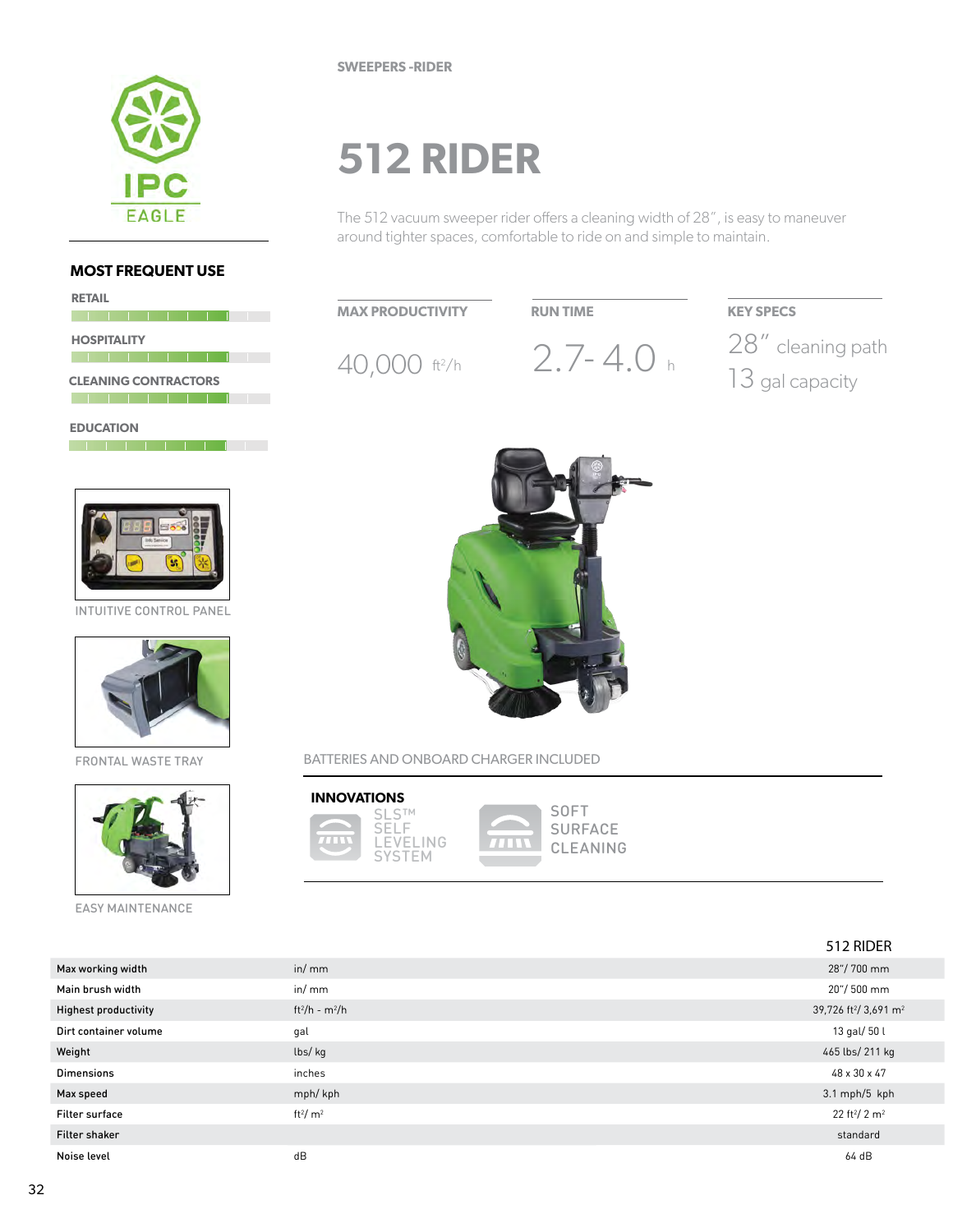

**SWEEPERS -RIDER**

### **1050**

The 1050 sweeper is the perfect step up to higher productivity from walk-behind units. It is small enough to go through a 32" opening but large enough to clean a 42" path with ease.



Electric filter shaker Automatic Noise level dB 63 dB

#### **MOST FREQUENT USE**

**RETAIL HOSPITALITY CLEANING CONTRACTORS**

**EDUCATION** <u> 1981 - Jacob Alexander III (</u>† 1



INTUITIVE CONTROL PANEL



LARGE CAPACITY



BATTERY BOX

Highest productivity

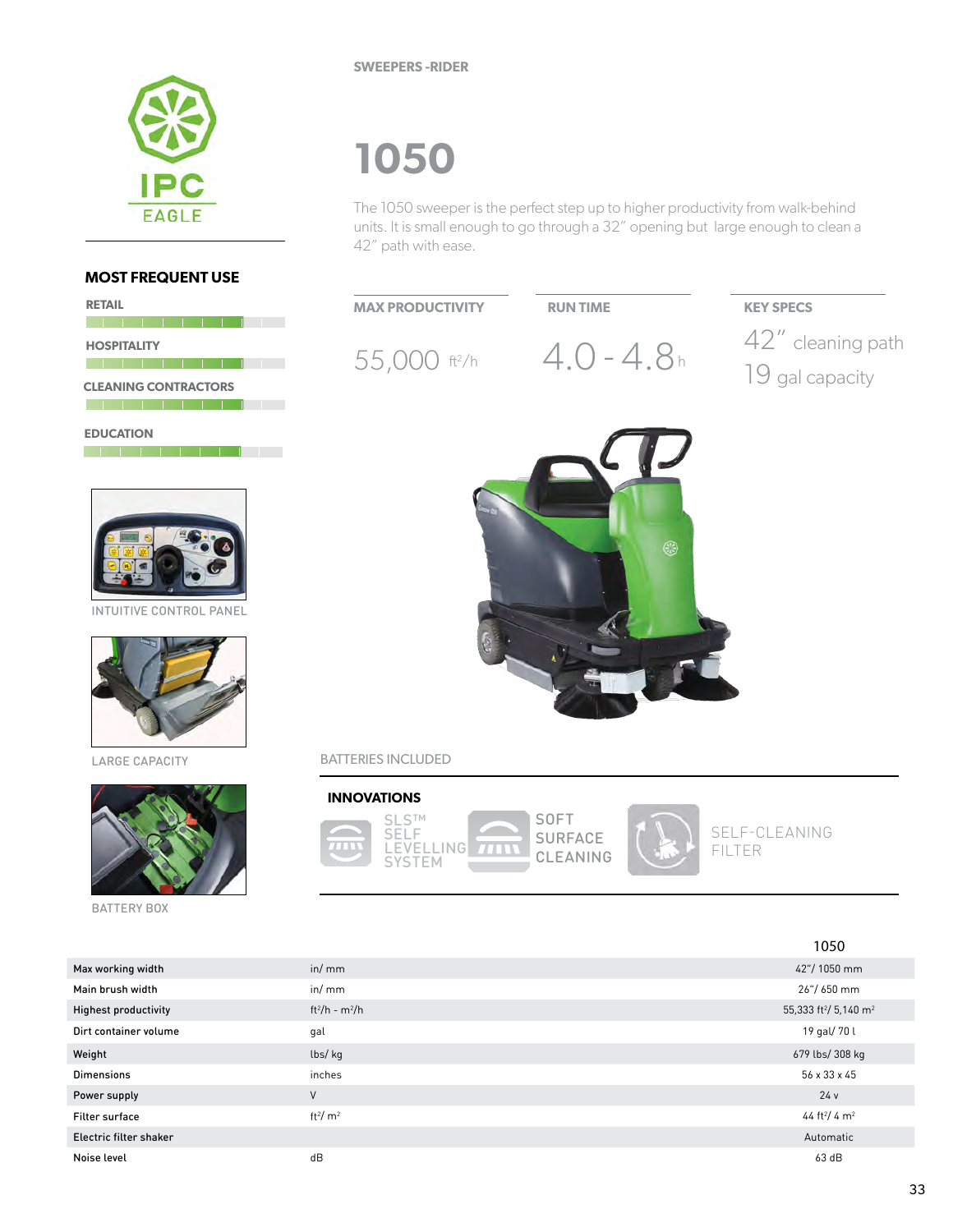

**SWEEPERS -RIDER**

### **1280**

The 1280 sweeper is a compact and maneuverable ride-on sweeper with a choice of three working programs to make cleaning large surfaces easy and efficient.

#### **MOST FREQUENT USE**

| <b>RETAIL</b>               |  |
|-----------------------------|--|
| <b>HOSPITALITY</b>          |  |
|                             |  |
| <b>CLEANING CONTRACTORS</b> |  |
|                             |  |

**EDUCATION** 



HIGH DUMP



CONTROL PANEL



BATTERY BOX





#### BATTERIES INCLUDED



|                             |                        | 1280 RIDER                                   |
|-----------------------------|------------------------|----------------------------------------------|
| Max working width           | in/mm                  | 47"/1200 mm                                  |
| Main brush width            | in/mm                  | 26"/680 mm                                   |
| <b>Highest productivity</b> | $ft^2/h - m^2/h$       | 68,000 ft <sup>2</sup> / 6,320m <sup>2</sup> |
| Dirt container volume       | gal                    | 28 gal/ 67 l                                 |
| Max speed                   | Mph/kph                | 4.0 mph/ 6.5 kph                             |
| <b>Dimensions</b>           | inches                 | 64 x 36 x 48                                 |
| Power supply                | $\vee$                 | 24 V                                         |
| Filtering surface           | ft <sup>2</sup> / $m2$ | 22 ft <sup>2</sup> / 2 m <sup>2</sup>        |
| Filter shaker               |                        | Electric motor                               |
| Noise level                 | dB                     | 70 dB                                        |